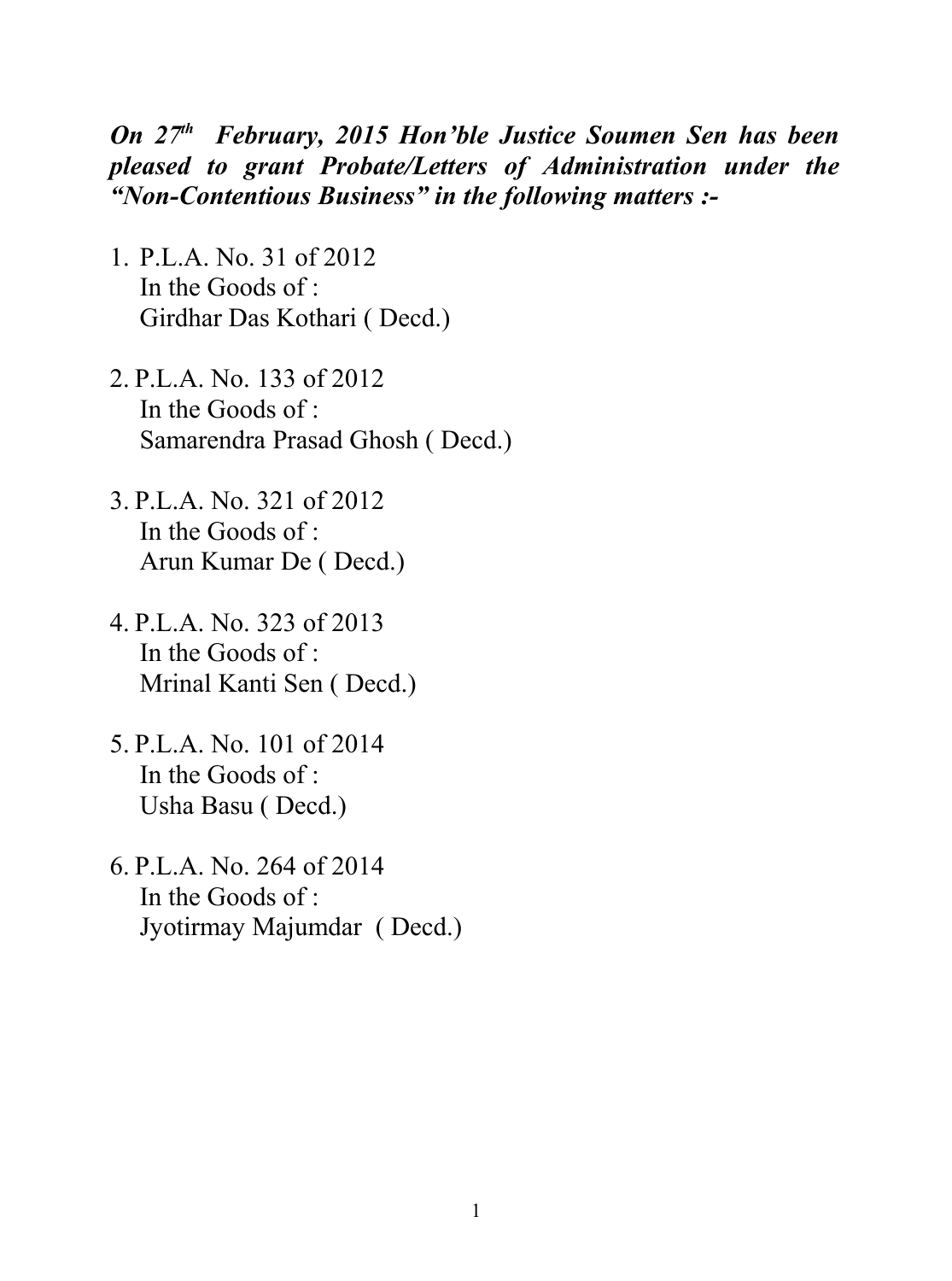*On 13th March, 2015 Hon'ble Justice Soumen Sen has been pleased to grant Probate/Letters of Administration under the "Non-Contentious Business" in the following matters :-*

- 1. P.L.A. No. 136 of 2010 In the Goods of : Shibani Mukherjee ( Decd.)
- 2. P.L.A. No. 336 of 2012 In the Goods of  $\cdot$ Benoy Lal Chakraborti ( Decd.)
- 3. P.L.A. No. 83 of 2013 In the Goods of : Prabhat Kumar Jana ( Decd.)
- 4. P.L.A. No. 139 of 2013 In the Goods of : Chand Bai Bajoria ( Decd.)
- 5. P.L.A. No. 314 of 2013 In the Goods of : Tandra Banerjee ( Decd.)
- 6. P.L.A. No. 326 of 2013 In the Goods of : Smt. Somrekha Singh Roy Nee Smt. Chabi Singh Roy ( Decd.)
- 7. P.L.A. No. 356 of 2013 In the Goods of : Ramani Mohan Basu ( Decd.)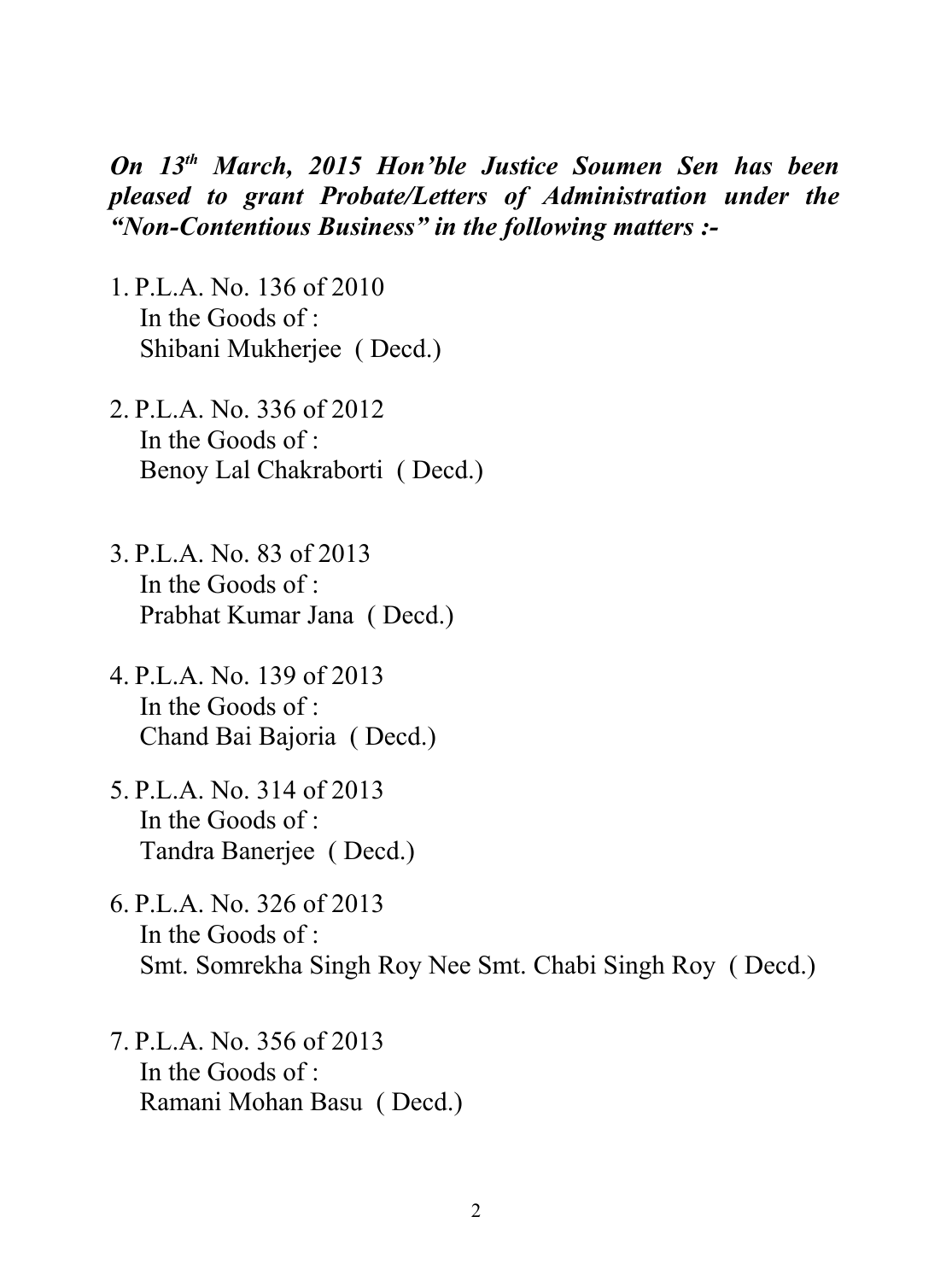- 8. P.L.A. No. 29 of 2014 In the Goods of : Hemanta Kumar Ganguly ( Decd.)
- 9. P.L.A. No. 37 of 2014 In the Goods of : Smt. Shibani Bose ( Decd.)
- 10. P.L.A. No. 150 of 2014 In the Goods of : Some Roy ( Decd.)
- 11. P.L.A. No. 159 of 2014 In the Goods of : Beryl Henderson @ Beryl Iris Henderson @ Mrs. B. I. Henderson ( Decd.)
- 12. P.L.A. No. 207 of 2014 In the Goods of : Kamla Devi Agarwal ( Decd.)
- 13. P.L.A. No. 278 of 2014 In the Goods of : Amrit Lal ( Decd.)
- 14. P.L.A. No. 319 of 2014 In the Goods of : Shyam Sunder Jhunjhunwala ( Decd.)
- 15. P.L.A. No. 334 of 2014 In the Goods of : Birendra Kishore Goswami ( Decd.)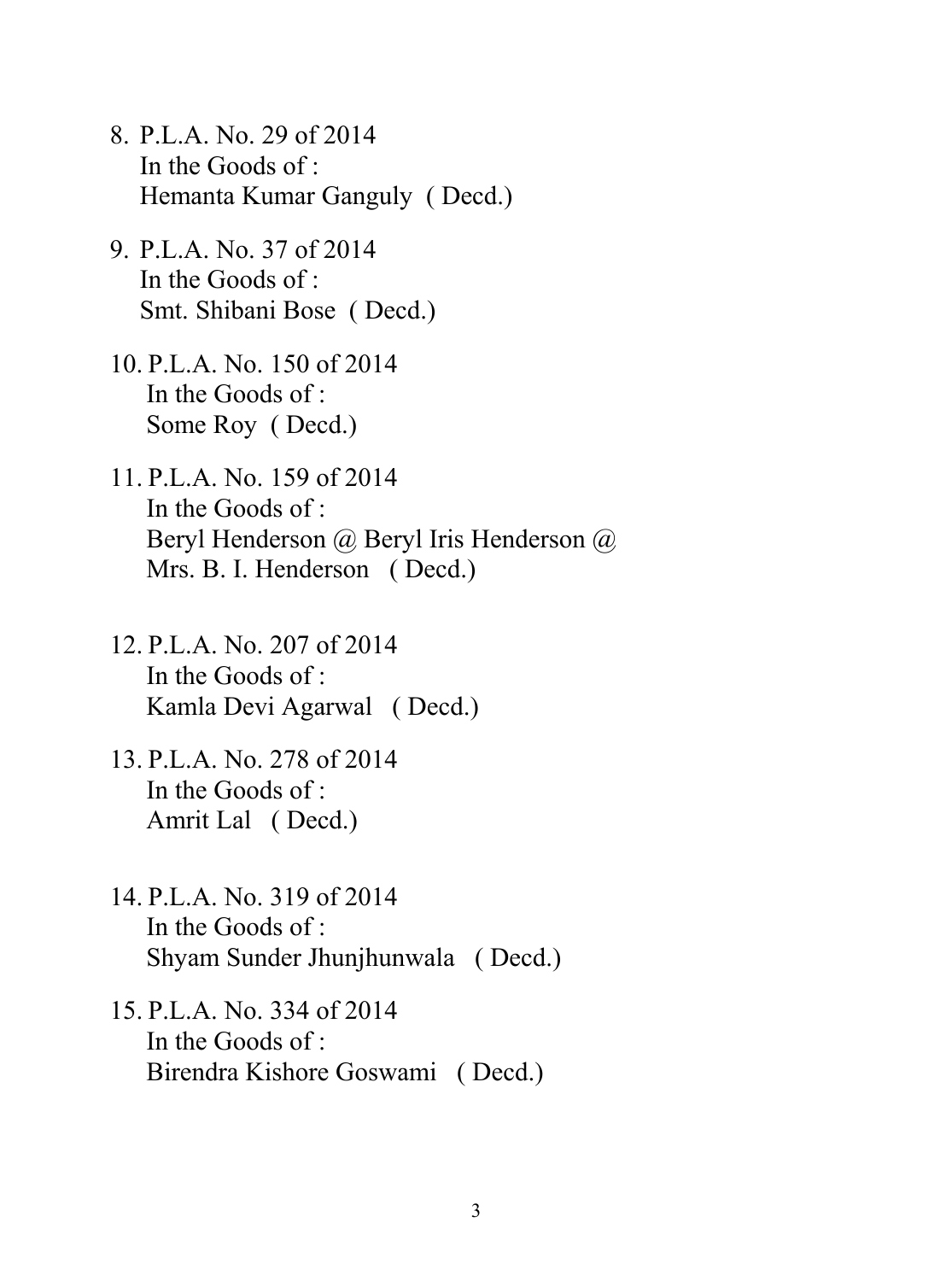## *On 27th March, 2015 Hon'ble Justice Soumen Sen has been pleased to grant Probate/Letters of Administration under the "Non-Contentious Business" in the following matters :-*

- 1. P.L.A. No. 5 of 2008 In the Goods of : Bhabani Prosad Dutt ( Decd.)
- 2. P.L.A. No. 271 of 2012 In the Goods of  $\cdot$ Prafulla Kumar Ghosh ( Decd.)
- 3. P.L.A. No. 18 of 2014 In the Goods of : Dr. Nripendra Nath Saha ( Decd.)
- 4. P.L.A. No. 103 of 2014 In the Goods of : Indar Devi Chopra @ Indra Devi Chopra ( Decd.)
- 5. P.L.A. No. 195 of 2014 In the Goods of  $\cdot$ Samirendra Nath Mitter ( Decd.)
- 6. P.L.A. No. 1 of 2015 In the Goods of : Anjana Dutta ( Decd.)
- 7. P.L.A. No. 11 of 2015 In the Goods of : Basudeo Kataruka ( Decd.)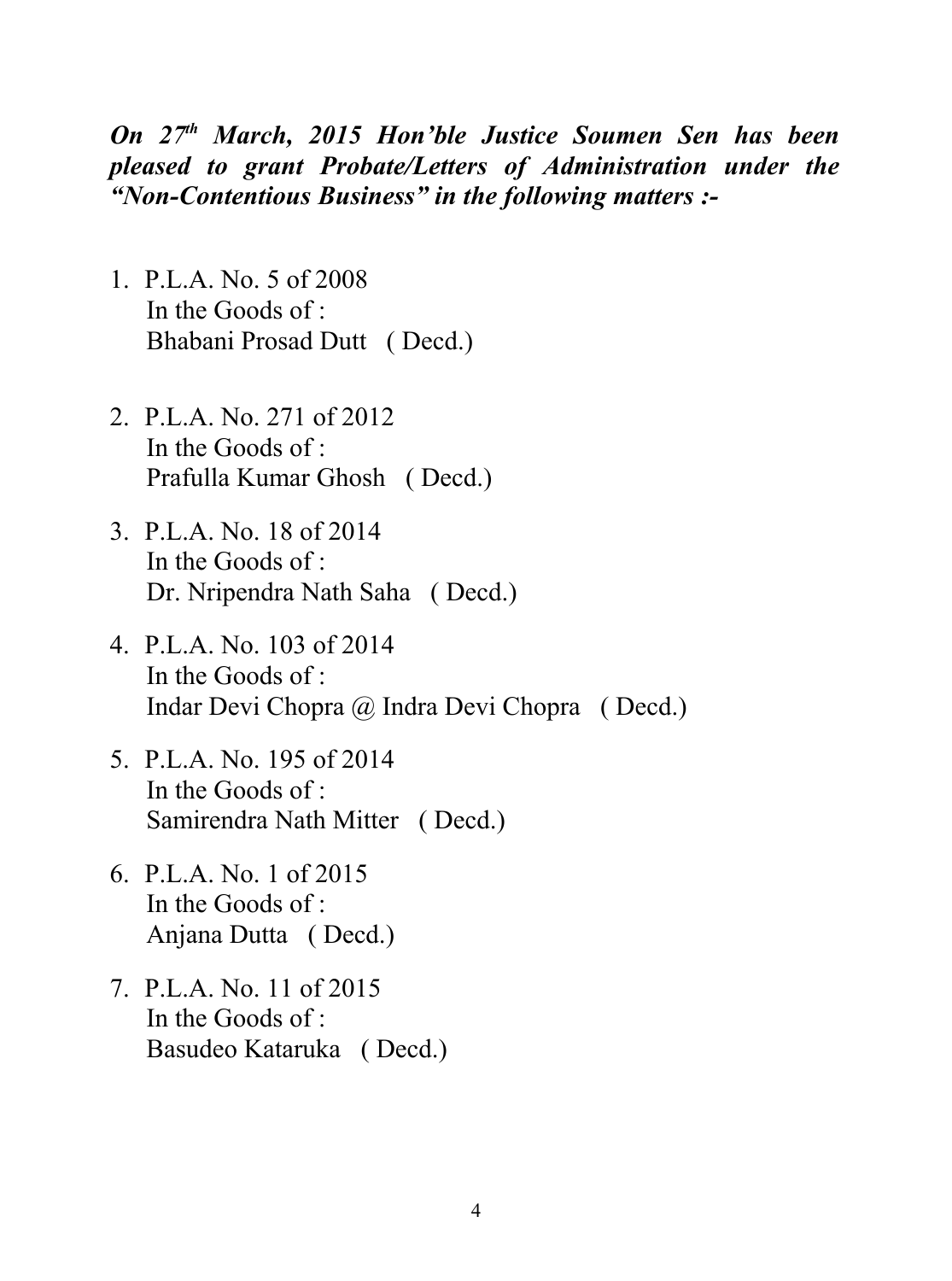- 8. P.L.A. No. 12 of 2015 In the Goods of : Janki K Belani ( Decd.)
- 9. P.L.A. No. 13 of 2015 In the Goods of : Birendra Kumar Roy ( Decd.)
- 10. P.L.A. No. 15 of 2015 In the Goods of : Rekha Patel ( Decd.)
- 11. P.L.A. No. 18 of 2015 In the Goods of : Sri Arun Krishna Some ( Decd.)
- 12. P.L.A. No. 19 of 2015 In the Goods of : Debrani Pramanik ( Decd.)
- 13. P.L.A. No. 20 of 2015 In the Goods of : Radhey Shyam Singhania ( Decd.)
- 14. P.L.A. No. 25 of 2015 In the Goods of : Kishori Mohan Dey ( Decd.)
- 15. P.L.A. No. 26 of 2015 In the Goods of : Ram Awatar Agarwal ( Decd.)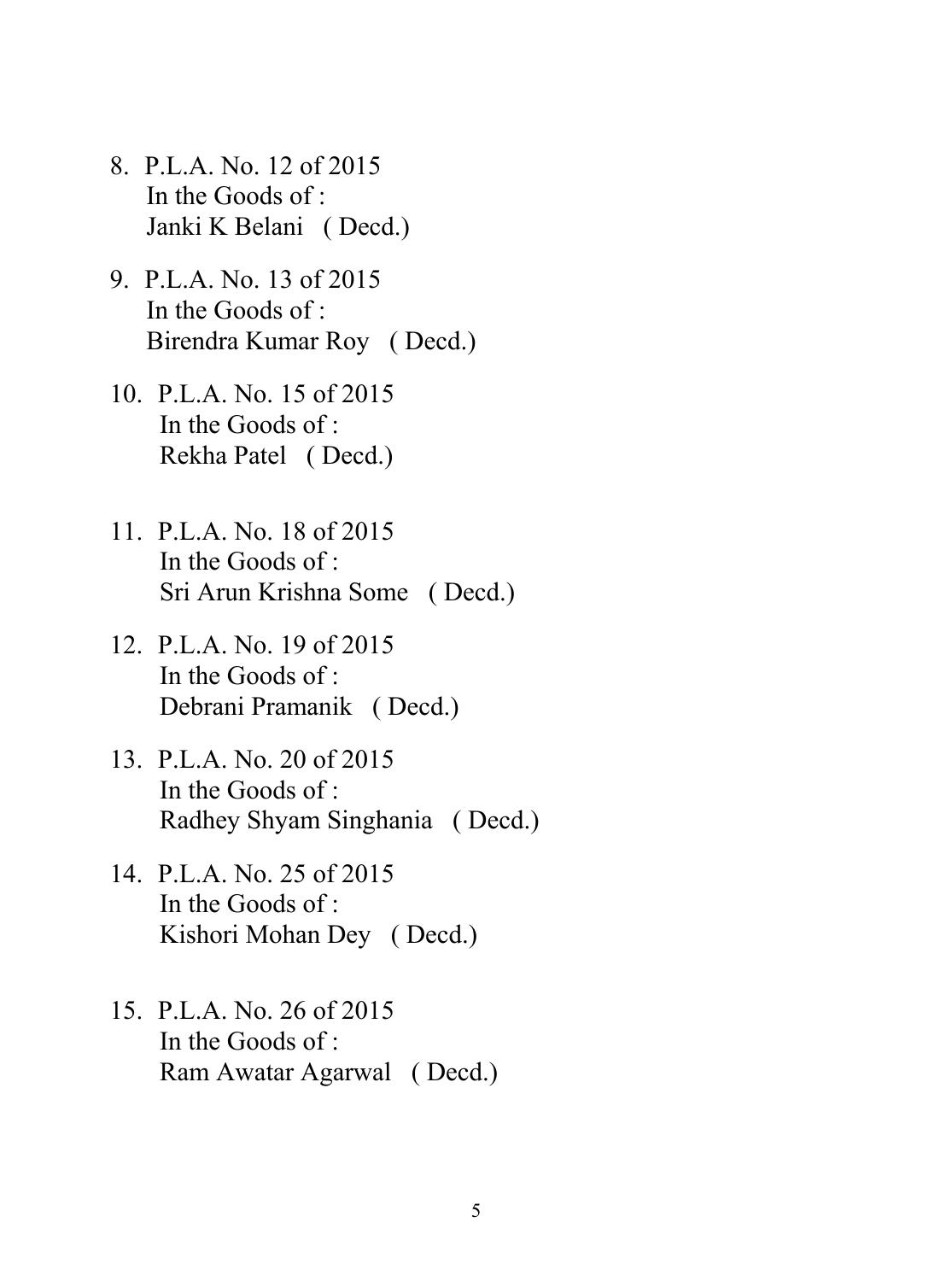- 16. P.L.A. No. 35 of 2015 In the Goods of : Omvati Gupta ( Decd.)
- 17. P.L.A. No. 36 of 2015 In the Goods of : Ashok Kumar Shroff ( Decd.)

## *On 24th April, 2015 Hon'ble Justice Soumen Sen has been pleased to grant Probate/Letters of Administration under the "Non-Contentious Business" in the following matters :-*

- 1. P.L.A. No. 228 of 2010 In the Goods of : Premlata Gupta ( Decd.)
- 2. P.L.A. No. 239 of 2011 In the Goods of : Sudhir Kumar Sadhukhan ( Decd.)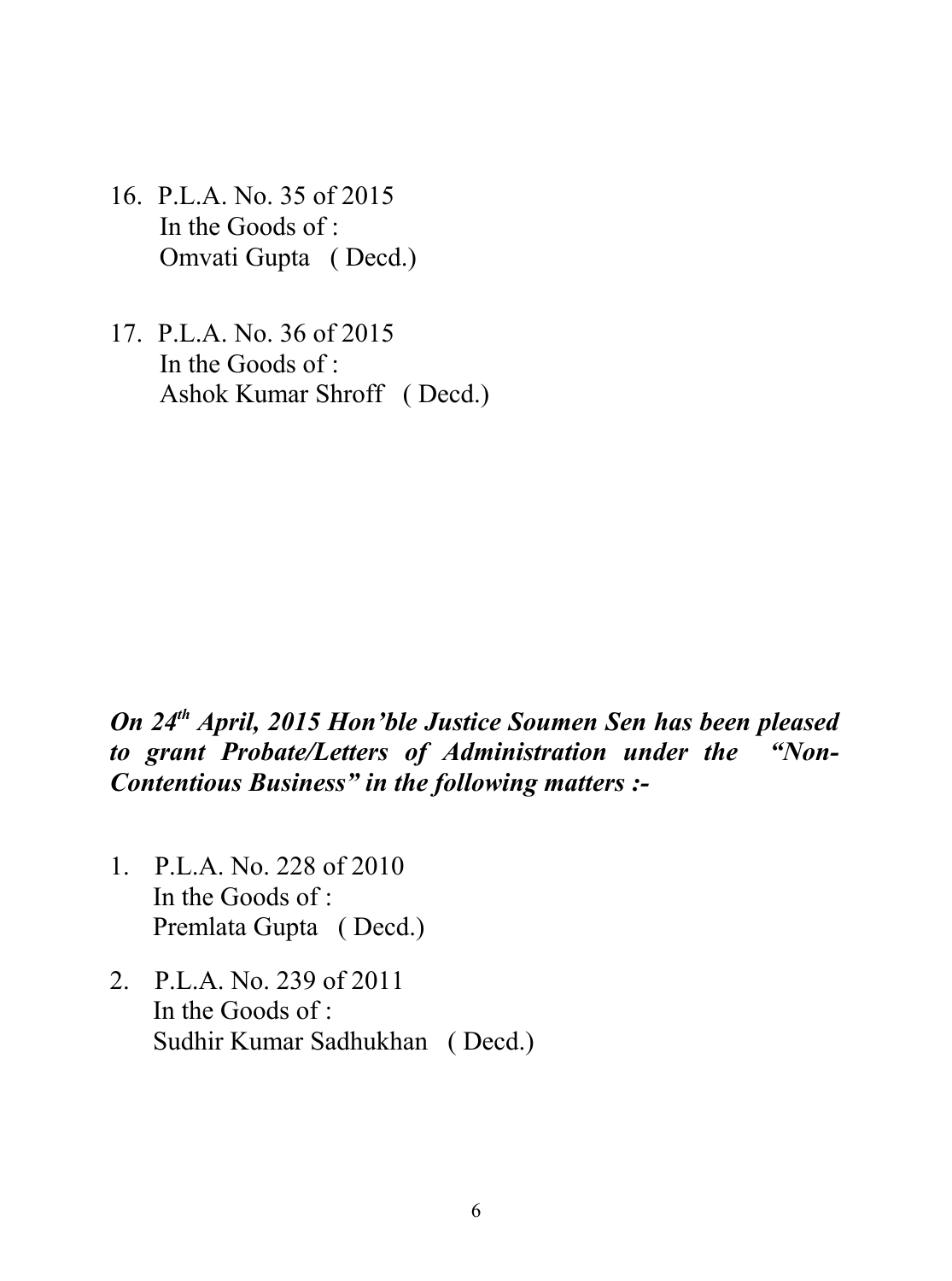- 3. P.L.A. No. 192 of 2012 In the Goods of : Shibani Das Gupta ( Decd.)
- 4. P.L.A. No. 331 of 2012 In the Goods of : Anil Kumar Chatterjee ( Decd.)
- 5. P.L.A. No. 125 of 2013 In the Goods of : Kalpana Daw ( Decd.)
- 6. P.L.A. No. 168 of 2013 In the Goods of : Smt. Kamala Rani Das ( Decd.)
- 7. P.L.A. No. 293 of 2014 In the Goods of : Sailendra Kumar Talukdar ( Decd.)
- 8. P.L.A. No. 2 of 2015 In the Goods of : Utpalendu Sarkar ( Decd.)
- 9. P.L.A. No. 17 of 2015 In the Goods of : Anata Lal Dutta ( Decd.)
- 10. P.L.A. No. 23 of 2015 In the Goods of : Sri Gora Chand Das ( Decd.)
- 11. P.L.A. No. 24 of 2015 In the Goods of : Kantilal P. Shah ( Decd.)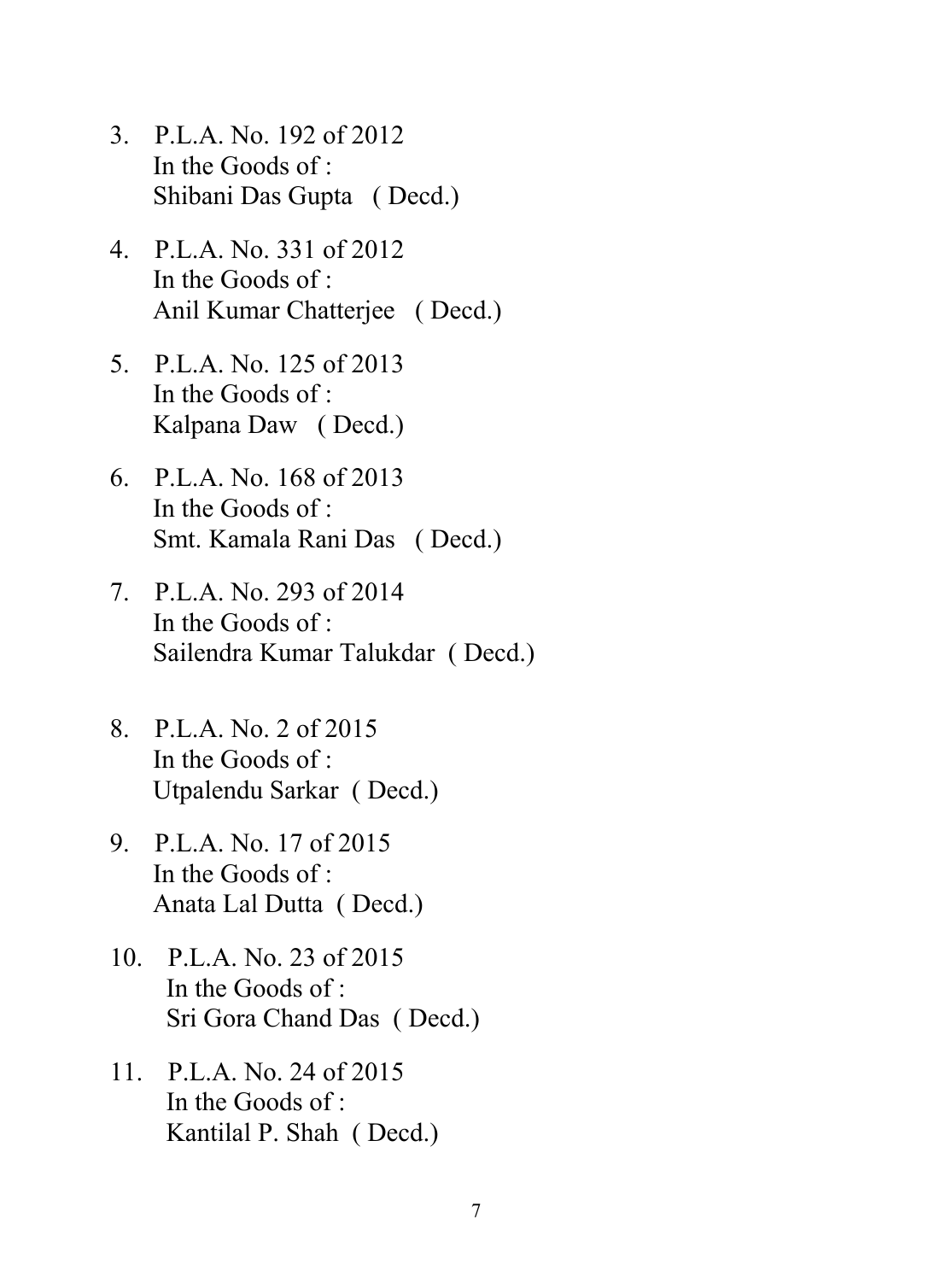- 12. P.L.A. No. 28 of 2015 In the Goods of : Sanjiv More ( Decd.)
- 13. P.L.A. No. 29 of 2015 In the Goods of : Sri Anand Kumar Goenka ( Decd.)
- 14. P.L.A. No. 33 of 2015 In the Goods of : Malaya Ghose ( Decd.)
- 15. P.L.A. No. 34 of 2015 In the Goods of : Bidya Devi Khetwat ( Decd.)
- 16. P.L.A. No. 39 of 2015 In the Goods of : Girdharilal Soni ( Decd.)
- 17. P.L.A. No. 46 of 2015 In the Goods of : Kishore Kumar Rathi @ Kishor Surajratan Rathi (Decd.)
- 18. P.L.A. No. 49 of 2015 In the Goods of : Ripdaman Kaur ( Decd.)
- 19. P.L.A. No. 52 of 2015 In the Goods of : Smt. Jogmaya Banerjee ( Decd.)